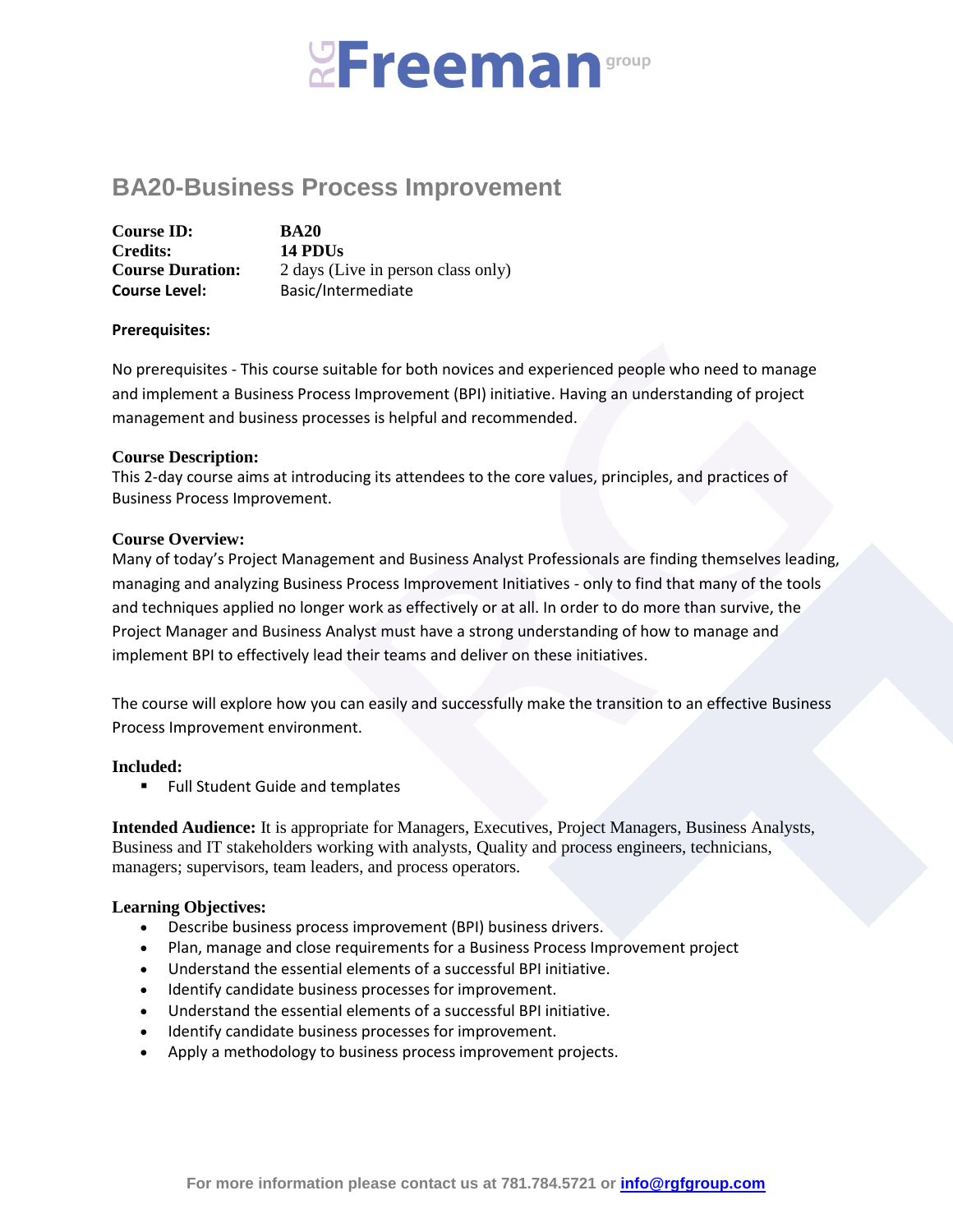# **Ereeman**group

## **Section 1: Introduction – Business Process Improvement (BPI) Overview**

- Why are we here?
- What is BPI?
- BPI as a driving innovator in organizations
- Benefits of BPI
- Challenges/obstacles & successes
- Uncovering BPI challenges
	- o Analyzing your personal BPI skills
	- o Assessing BPI in your organization
- Process improvement examples
	- o Famous debacles to avoid and successes to emulate
- Your role in helping to identify problems

### **Section 2: Overview of the Joiner 7-Step Method**

- What is it?
- Walkthrough of the seven step process
- Template: Introduce and review the Process Improvement Template
- **Case Study Exercise:** Discuss and determine a group case study that BPI can be applied

# **Section 3: Step #1 – Initiating the Project**

- Types of business problems typically encountered
- How to recognize a business-related problem
- Identifying the gaps (delta between current and future states)
- Ownership of the project and the business problem
- Defining the measurable success criteria
	- o Key Performance Indicators
- **Case Study Exercise:** Fill-out the Problem Statement section (Step #1) in the template

### **Section 4: Step #2 – Defining the Current Situation**

- What are symptoms of a problem?
- Looking for symptoms of the problem
	- o Recognizing the causes of poor process performance
- Performing stakeholder analysis
	- o Understanding your stakeholder needs
- Technique: View a RACI Matrix
- Defining the impacts caused by the problem
- Technique: Business Process Modeling (As-Is)
	- $\circ$  Determine how using the Business Process Management Notation (BPMN) can help
	- o Key elements of BPMN
	- o How to conduct a BPMN workshop
- Understand how to draw an As-Is Business Process Model
- **Case Study Exercise:** Fill out the Current Situation section (Step #2) in the template

### **Section 5: Step #3 - Identification of the Root Cause(s)**

What are root causes?